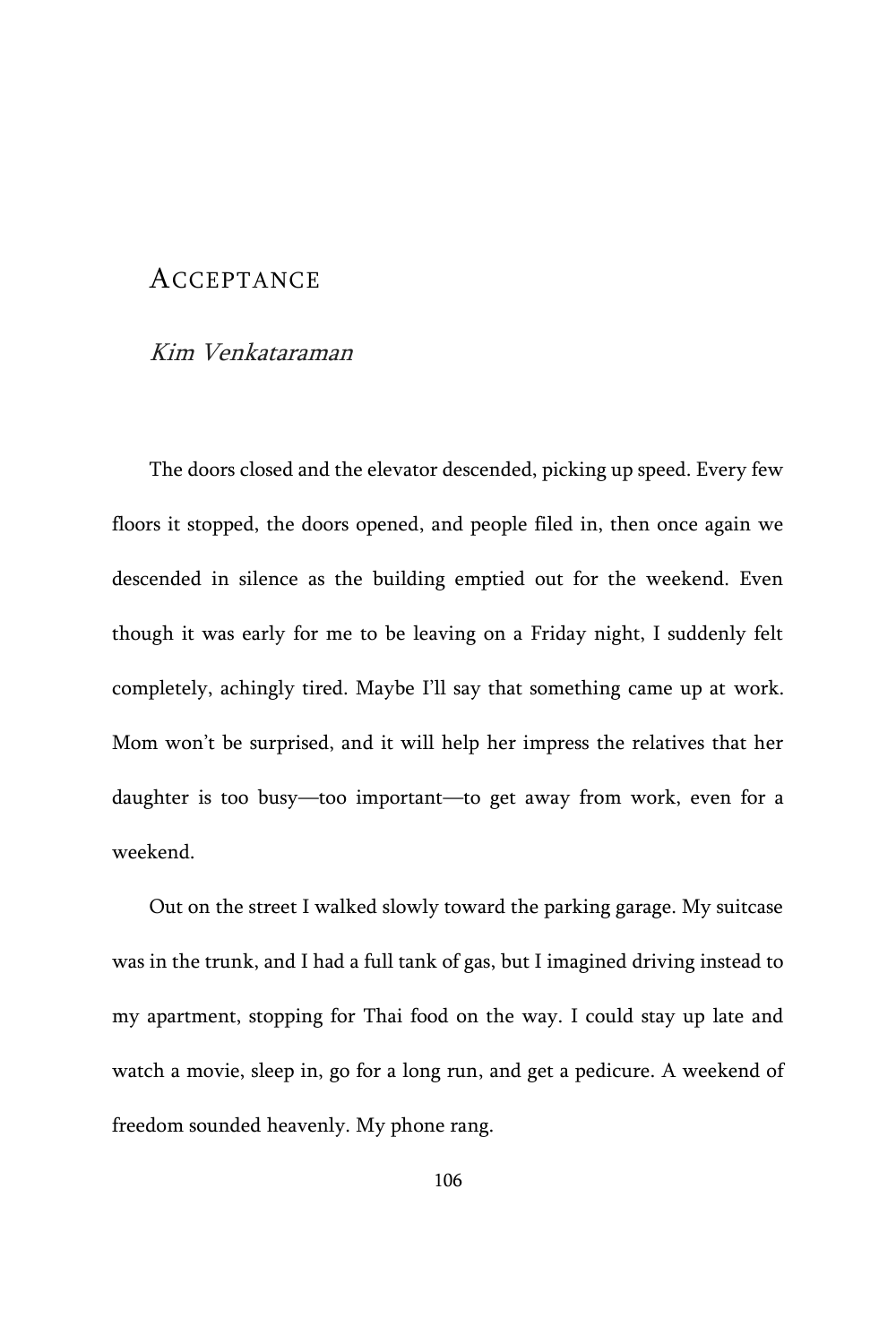"Hi, Mom."

"Are you on the road yet? How's the traffic?"

"No, I haven't left yet. Actually…" I hesitated. I could feel the stillness of my empty apartment pulling me. "I'm just getting to the parking garage now. It'll probably be really late when I get there; you don't have to wait up."

"Oh, honey," she laughed, "we didn't go to bed until midnight last night. I'm sure we'll still be drinking wine on the porch when you get here. Drive carefully; can't wait to see you."

"Right, bye."

I closed my eyes and my breath caught when I tried to swallow. I inhaled and tried again, the pressure unbearable in my throat. Oh, fuck, I thought, not this again.

§

The next morning, I went downstairs and scanned the hotel dining room from the doorway. Thankfully, the traffic hadn't been bad, and I'd arrived last night at 9:30. But other than my mom and her sister Joan, I hadn't seen anyone when I arrived. I searched the room table by table, looking to see who was there.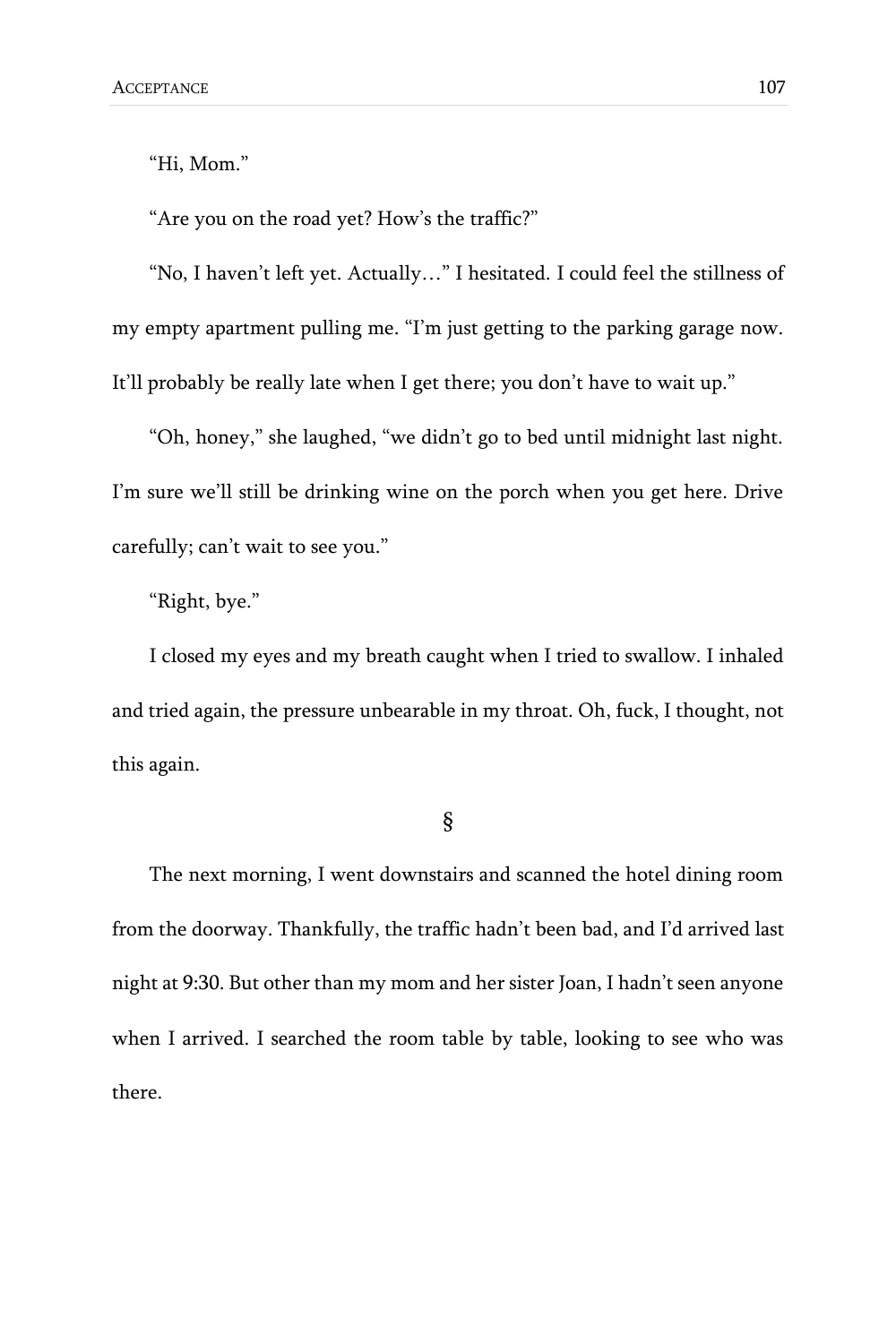"C.C.!" my Great-Uncle James joined me in the doorway. "How are you? How's life in the big city?" He winked and steered me toward the buffet. I watched his mustache as he spoke. Even as a kid I'd been fascinated by it. It was gray now, but it still covered both his lips. "At least you're not the last one down. Trisha's always been the pokey one. Remember when she almost missed the ferry to Nantucket because she overslept, then locked her keys in the car?" He laughed again. Of course I did, we all did. It was one of those stories that was repeated at every family gathering, and everyone laughed just the same.

Although I wasn't hungry, I put two slices of cantaloupe on my plate and looked around for my mother. There were signs on some of the tables, "Baker Family Reunion—Four Generations of Family Fun," just like the invitations sent by my Aunt Molly. There'd been similar gatherings at Lake Winnipesaukee and on Cape Cod when I was growing up, although they'd stopped about ten years ago. Someone—Molly probably—had decided we should start them up again.

My cousin May came up and put her arm around me. "Come sit with us. Did you choose yoga or the hike?" She led me to a table by the windows where my Aunt Cindy, Uncle Dave, and May's sister, Dee, sat.

"Hi there, C.C. When did you arrive from the big city?" Dave chuckled.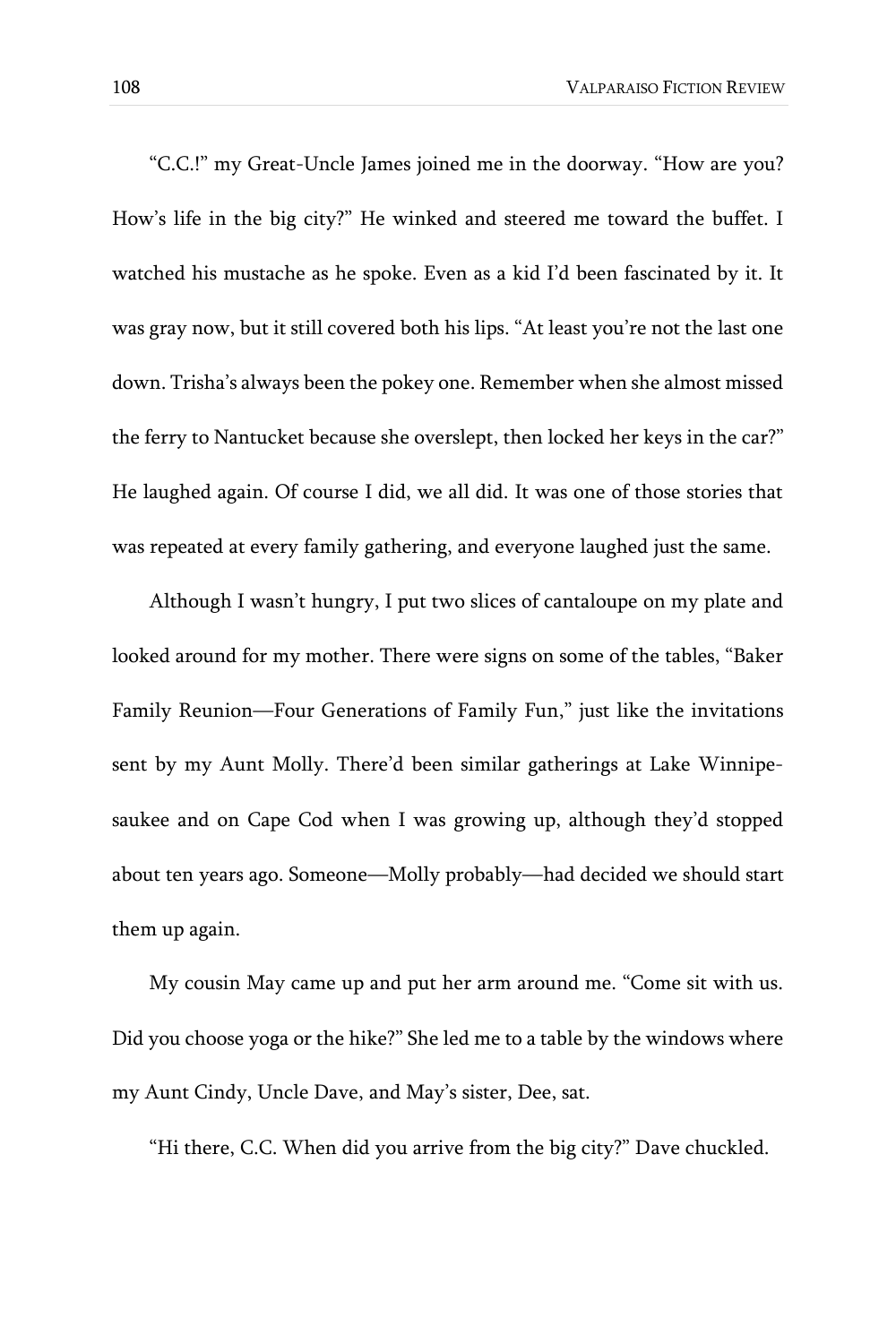I sat and reached for the coffeepot. "Uh, last night."

"How's your job…?"

"So, which did you choose…?"

May and her mother spoke at the same time. I glanced at my plate, unable to make myself pick up my fork.

"You first, honey," my aunt said.

"So, yoga or the hike?" May leaned forward as if she couldn't wait to hear my response.

"Neither; I've got some work to do." I couldn't help turning to scan the room again.

"Well, that's too bad," they all agreed.

I hadn't bothered to bring the schedule that had arrived with the invitation, but I remembered there were some morning activities, an afternoon boat ride and genealogy slideshow, followed by cocktails and dinner. As a kid I'd actually enjoyed these reunions. There were about a dozen cousins when I was growing up, some older and some younger than I. While the adults were busy with their golf or bridge or long, drawn-out dinners, the kids would roam the hotel and its grounds with a freedom that I found exhilarating. Regular life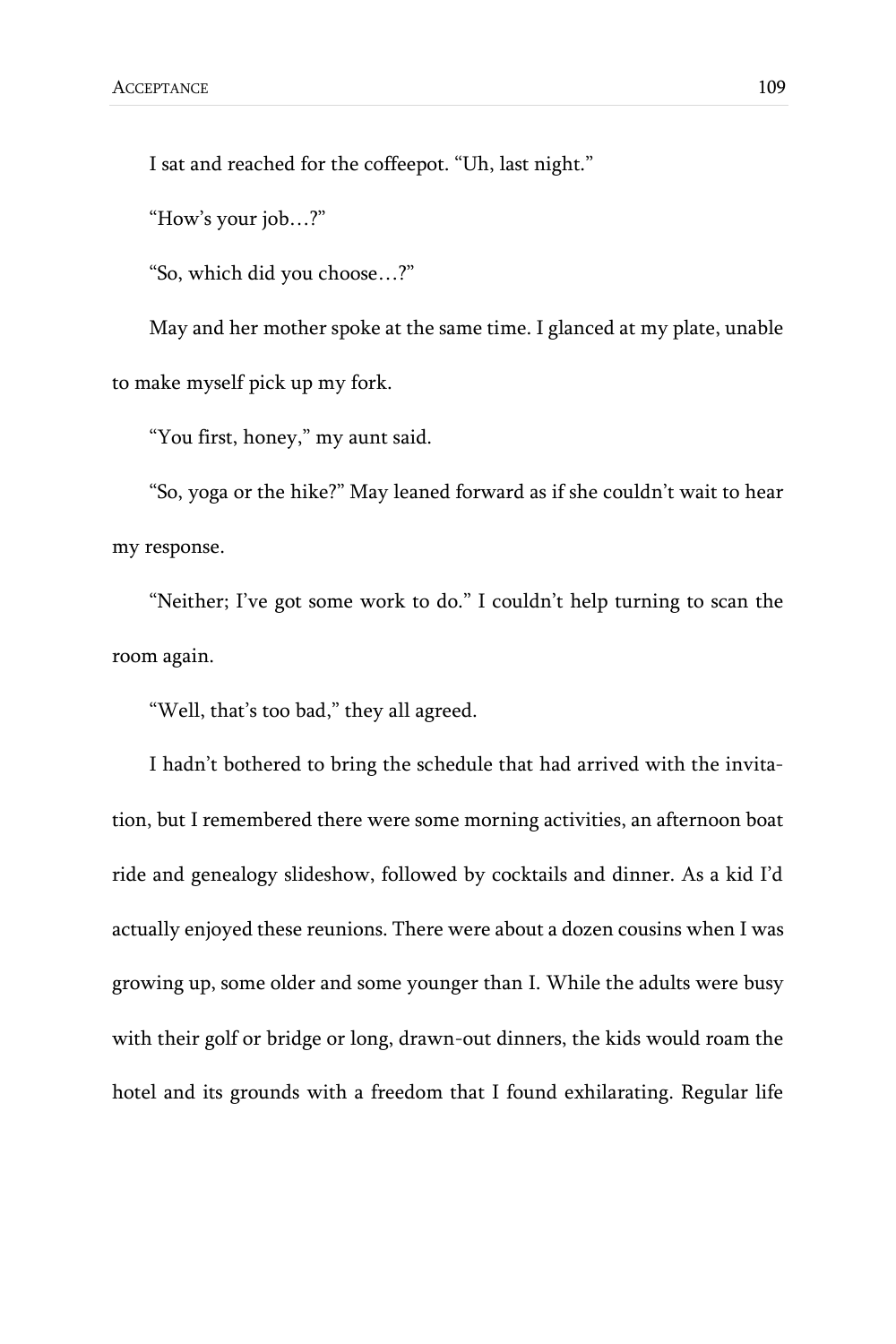was organized and scheduled and calm, while the family vacations were thrillingly independent with lax bedtimes and unlimited soda. There were jokes told by the older cousins, and stories told by the ones that lived in the city and rode the subway by themselves. I looked forward to the reunion weekend each summer, but thinking back now, I realize how stressful it had been to constantly be on guard. I was always afraid I'd be the last one to get a joke, or roll my eyes at something that only the little kids didn't get. I grew up during those family reunion weekends, pretending to know what things like "blow jobs" were, long before I had any idea. Pretending I knew how to smoke, when I'd never even had the chance to hold a cigarette. The exhaustion of keeping up, of the pretending, was something I hadn't thought about in ages, and yet it felt uncomfortably familiar.

A waitress came to clear the breakfast dishes, and I excused myself. "I better get some e-mails sent; I don't want to miss this afternoon's fun."

"Right, of course," they all nodded eagerly.

Stopping at the front desk, I asked for the Wi-Fi password.

"Of course; your name?"

"Cecelia Barnes."

"Here you are." The clerk handed me a piece of paper.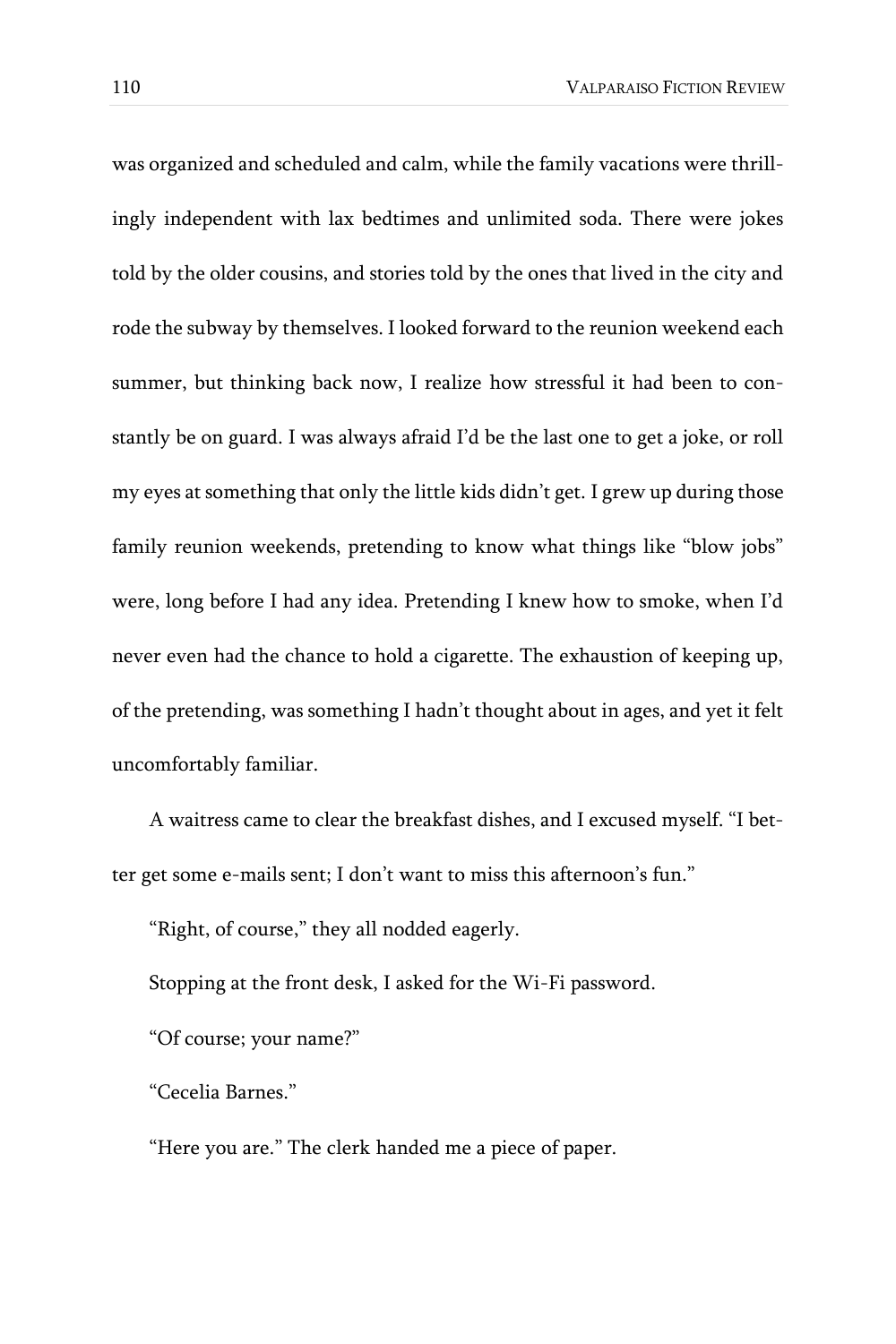"C.C.!" I turned to find my mother holding a rolled yoga mat. "I'm heading to yoga—"

"Yeah, I gathered."

"Are you coming?"

"No, I—"

"Oh, that's too bad!" she interrupted. "I promised Janice you would. She's disappointed Michael couldn't make it this weekend, and she wanted—"

"Well, sorry, I can't." And I walked away.

I took the stairs two at a time up to my room. Breathing heavily, my hand trembled as I put the key-card in the door. I knew it was a mistake to come. But in the next moment, I also knew it would be fine. It always was. I'd learned a long time ago that the best thing to do—the only thing—was to say nothing. Even better, think nothing, feel nothing, remember nothing.

I managed to avoid everyone all day, staying in my room through lunch and the afternoon. The room phone rang twice, and I ignored it. Although I hadn't really intended to work, I did get some reading done and started on a report that wasn't due for another week. But I also spent hours lying on the bed, staring at the floral wallpaper and watching pine branches waving outside against the gray-white sky. The clouds must have been changing and moving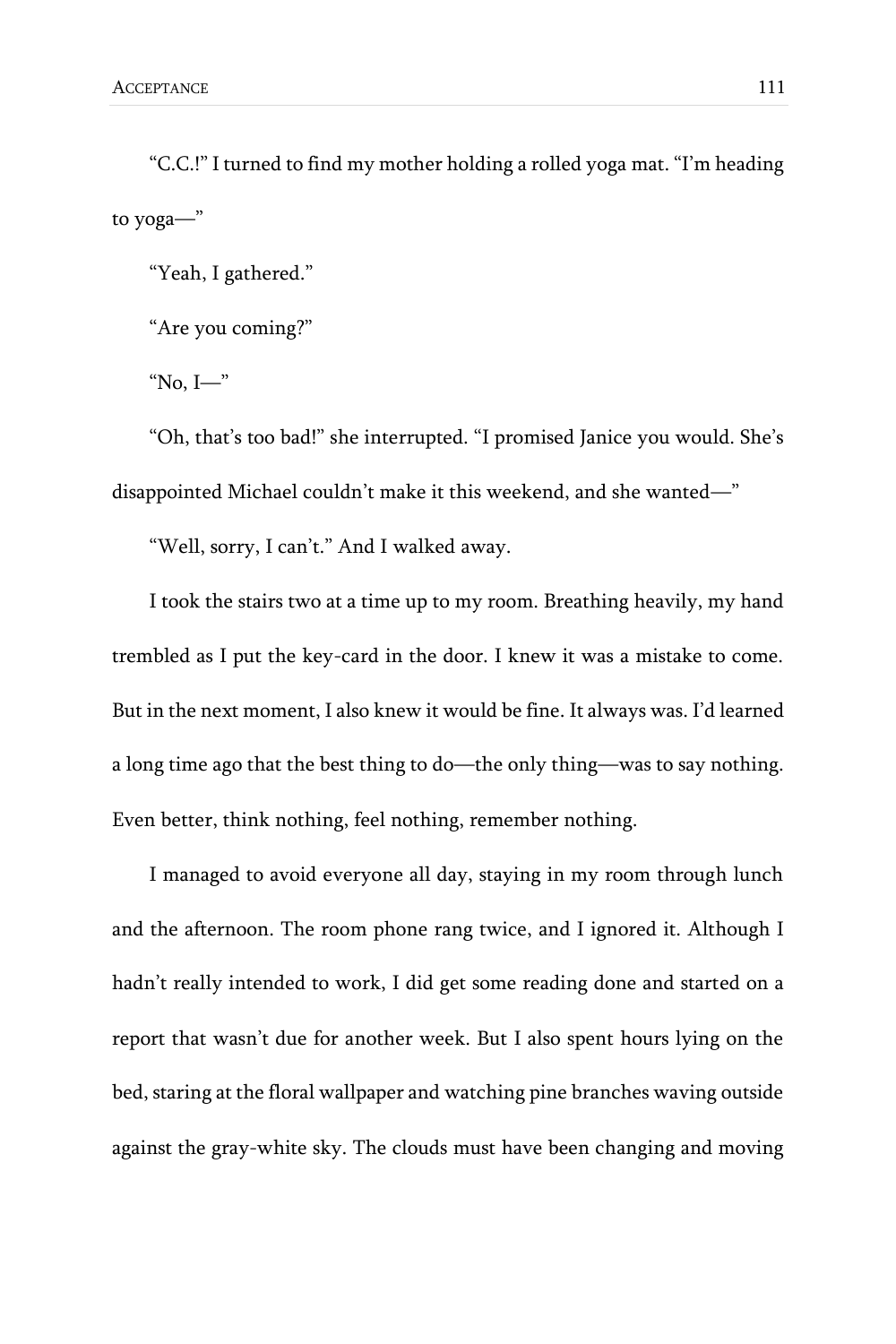high above, but as long as I stared, the sky remained solid, white, and unyielding. Finally, I changed for dinner.

Downstairs, I got a vodka tonic at the bar and took it out to the porch that overlooked the lawn and the lake below. The shape of the sun, visible through the white curtain of clouds, was starting to slide behind the hills. Already the lake was taking on its nighttime hue, a blue-green so dark it was almost black. A boat sped on the far side of the lake, its motor a distant hum. I inhaled deeply. It not only looked a lot like the inn where we used to go, it had the same cool, pine-scented air. A group of kids were on the lawn, some playing croquet, some throwing a Frisbee. I recognized my cousin Barbara's kids and a few others. One of the twins, Henry or Luke, caught a girl by the waist and flung her to the ground. Straddling her, he pinned her hands above her head. As she laughed and wriggled, I thought I was going to throw up. I moved away from the railing.

"I'm surprised you came. I didn't expect you to," May said, startling me. I stared at her. Did she know? Did everyone? Was my secret shame just another one of the family stories? I felt dizzy, as if I was losing my balance.

"I know work must be really busy."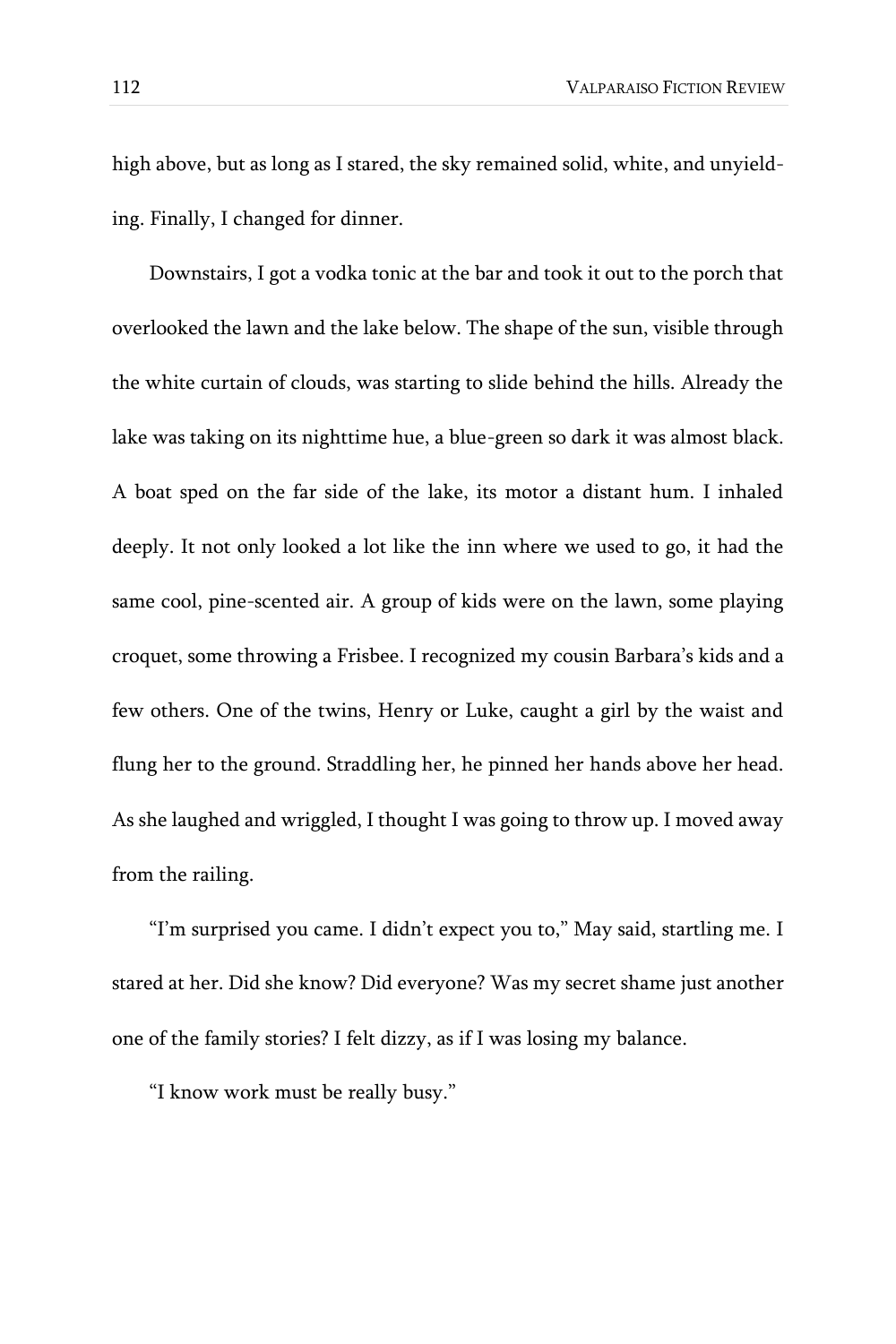The world tipped back to its familiar angle. "Right. Can I get you something from the bar?" I asked as I moved away.

Waiting for my next drink, a burst of laughter came from my mother's cousins, the loud ones from Boston. Soon I'd need to start making the rounds and saying hello to everyone. I'd avoided it as long as I could. Without thinking, I took a pretzel from a nearby bowl, but when I tried to swallow, I began choking. My drink had been going down so easily, somehow I'd forgotten about my throat. I dropped the rest of the pretzel on the bar.

Another drink in hand, I went back outside to the porch. Clusters of empty white chairs dotted the lawn, abandoned until tomorrow. After dinner the teens would get ahold of some beer or a bottle of booze, and bring it down to the dock or another spot out of sight of the adults, as my cousins and I had. I could feel the lump in my throat aching and pulsating. I took a swig of my drink, holding it in my mouth before willing it to slowly slide down my throat, as I willed the memories to go back to where I held them. For years I'd been able to do it, but what if I couldn't do it anymore? What if the harder you tried to push something from your mind, the more it forced itself to the surface, like a ball being held under water?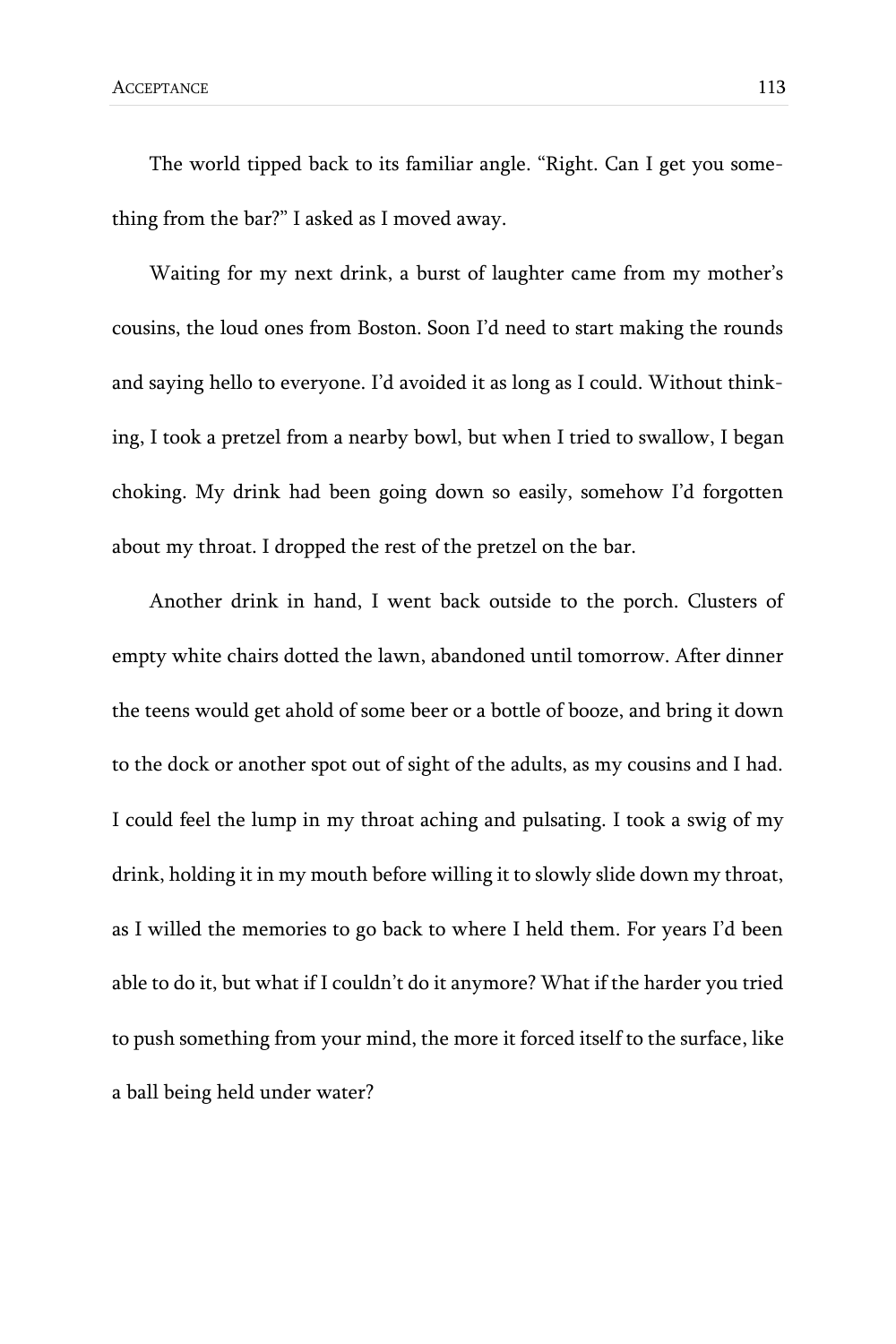I took a deep breath. What if I *did* let the words come out? What if I spoke about the night after the bonfire, when Michael had changed from my older cousin who joked with me and chose me for his badminton team into someone who brutally pushed me to the ground and held me down while hands and fingers and weight pressed and pushed and I fought to breathe? I held on to the porch railing and tried to swallow. I told my mother, didn't I? When she and my father—it was the last summer they were together—came back to our room, late and loud and clumsy, and I was sitting in the chair by the window. She was surprised I hadn't gone to bed. When I couldn't seem to get up and brush my teeth and lie down on the pull-out couch, I told her then. Didn't I? Something happened; Michael hurt me. Didn't I explain it right, the thing -- I didn't understand? The bruises on my thigh and my arms, didn't she ask about them the next day? In the woods...Michael.

"C.C.," a voice said, startling me.

"Cecelia," I said, turning to look at my cousin May. "I go by Cecelia now; no one calls me 'C.C.'"

May gave me a half smile and stood next to me at the railing. "Fuck, no one in the real world calls me 'May-May' either, but that's what families do, right? Name you and label you and forever you will be that way, amen."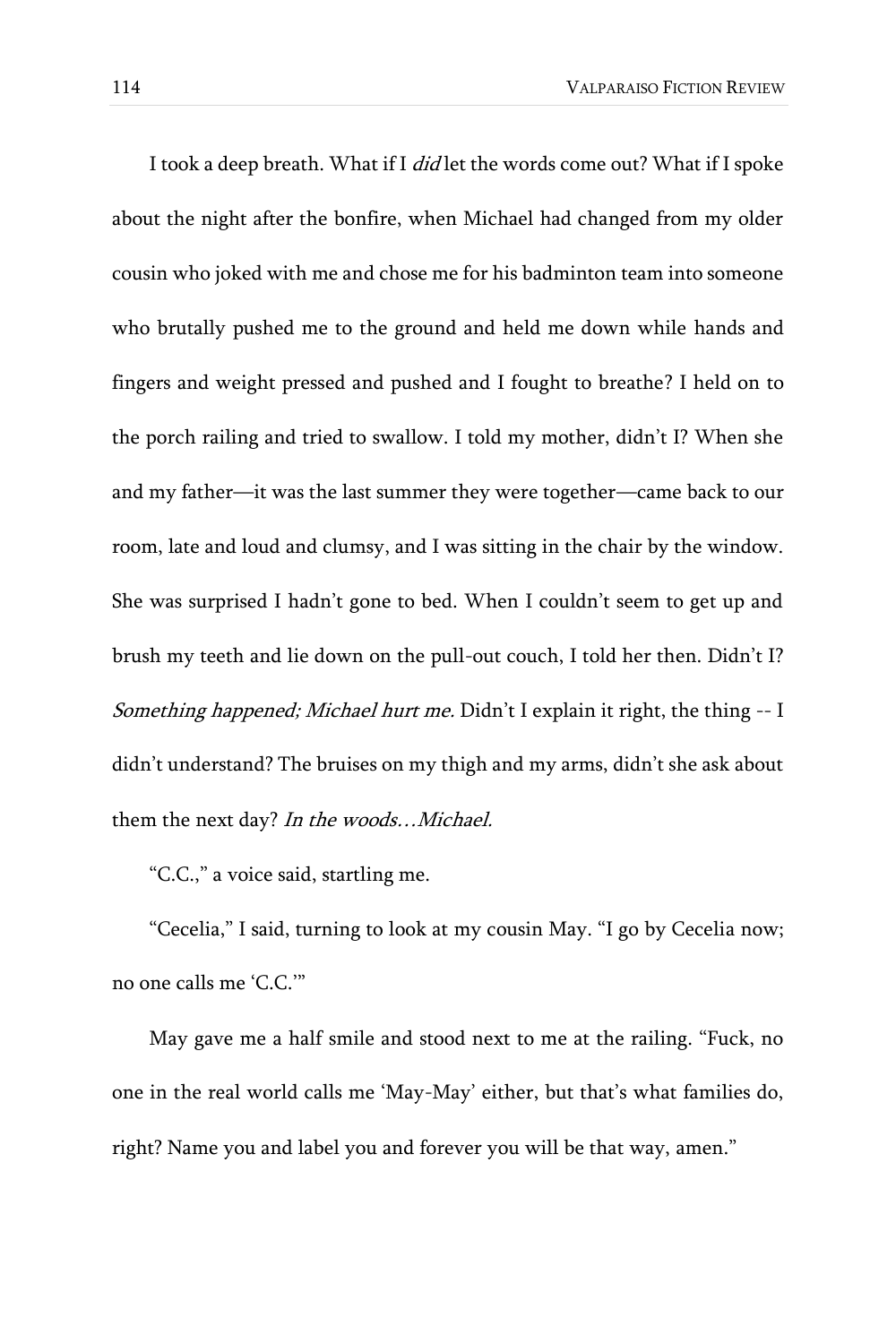There was a harshness in her profile as she stared into the distance. "I'm forever the pudgy, good-natured cousin. You're the smart, capable one with the great future."

I didn't respond, instead taking a long sip of my drink and staring at the last of the light disappearing behind the hills.

"Of course, that means Dodo is a sophisticated world traveler who was too busy to settle down and marry, not that she's a closet lesbian. And Great-Uncle Walter was a family man with an endless supply of kids that he doted on, not micromanaged and beat." May sighed. "And the list goes on."

I drained the last of my glass. "So, you're telling me everything isn't quite as perfect as it seems?" I let out a small laugh.

"It never was, and never will be. I don't know how screwed up other families are, but this is how our family is." May nodded at my empty glass. "Ready for another?"

I looked at her and nodded.

"Good. I'm going to need at least one more if I'm going to make it through dinner without blurting out that Tom and I are splitting up, and that the girls and I are moving back with my parents next month." She put an arm around me as we went back inside.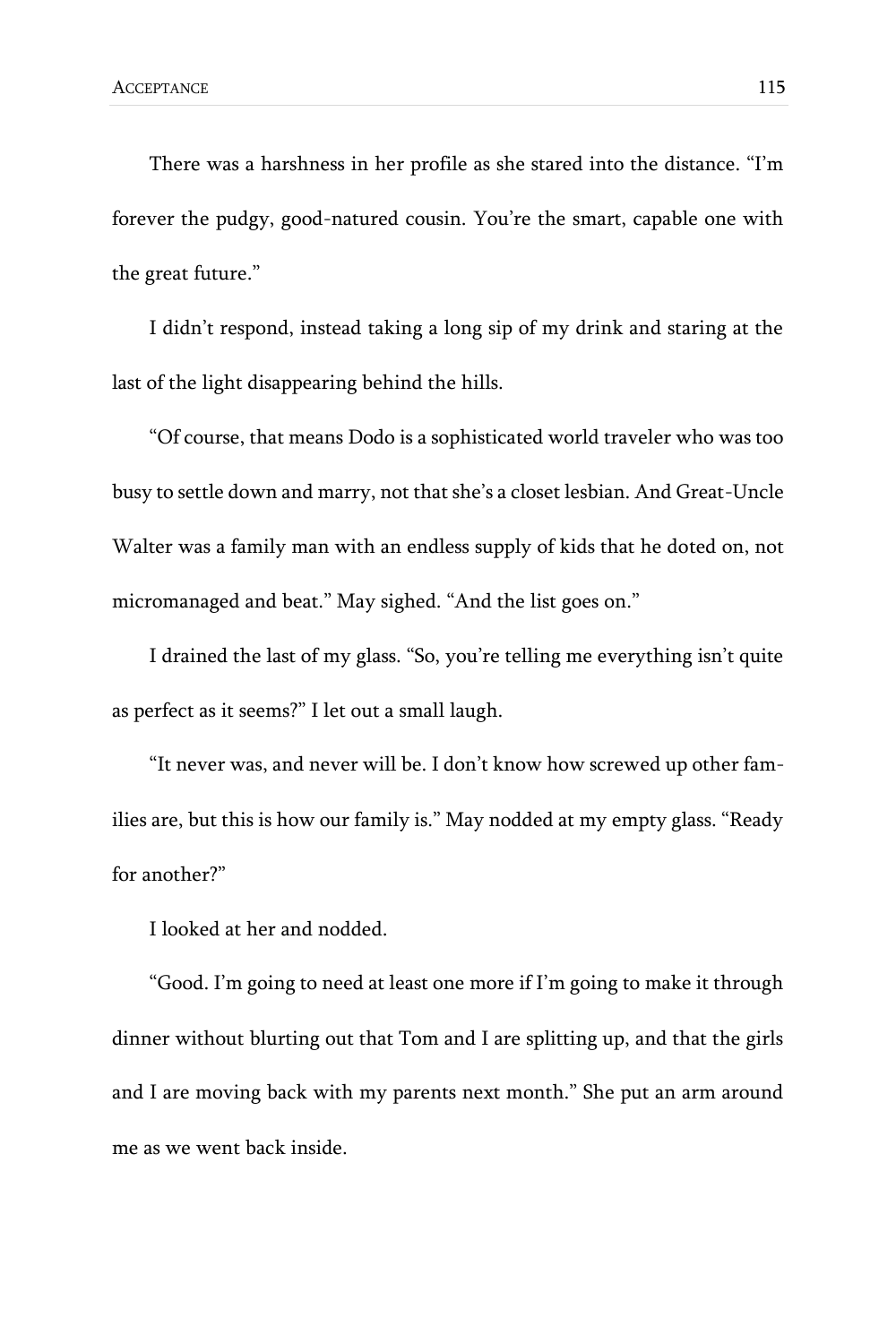Moving through the buffet line, I spooned small amounts of random foods on my plate. I knew I wasn't going to be able to eat any of it, but it didn't matter. Glancing around the dining room, I caught May's eye and she gave me a small smile. I realized I was standing in the middle of the room with my plate in my hand, and headed to a nearby table with several empty seats. The room pulsated with a mixture of voices punctuated by sharp laughs, the giggling of kids racing around the tables, the crying of a baby.

It didn't feel like ten years had passed. It felt the same, everything felt the same. The parents who used to smoke and drink manhattans had turned into the grandparents, older and thicker and grayer with tent-like clothes and comfortable shoes. The kids of long ago had become the adults, and there were new teens and babies. We had all simply slid into the roles that were waiting for us. As the seats filled in around me, I considered the comfort in this. What came before passed, and the present was always being replaced. Everything, good or bad, was eventually buried and forgotten. Maybe that's how it worked. Silence and time yielded acceptance.

"Hi, honey." My mother sat down at the table with my Aunt Joan. They were in the midst of a conversation about gardening.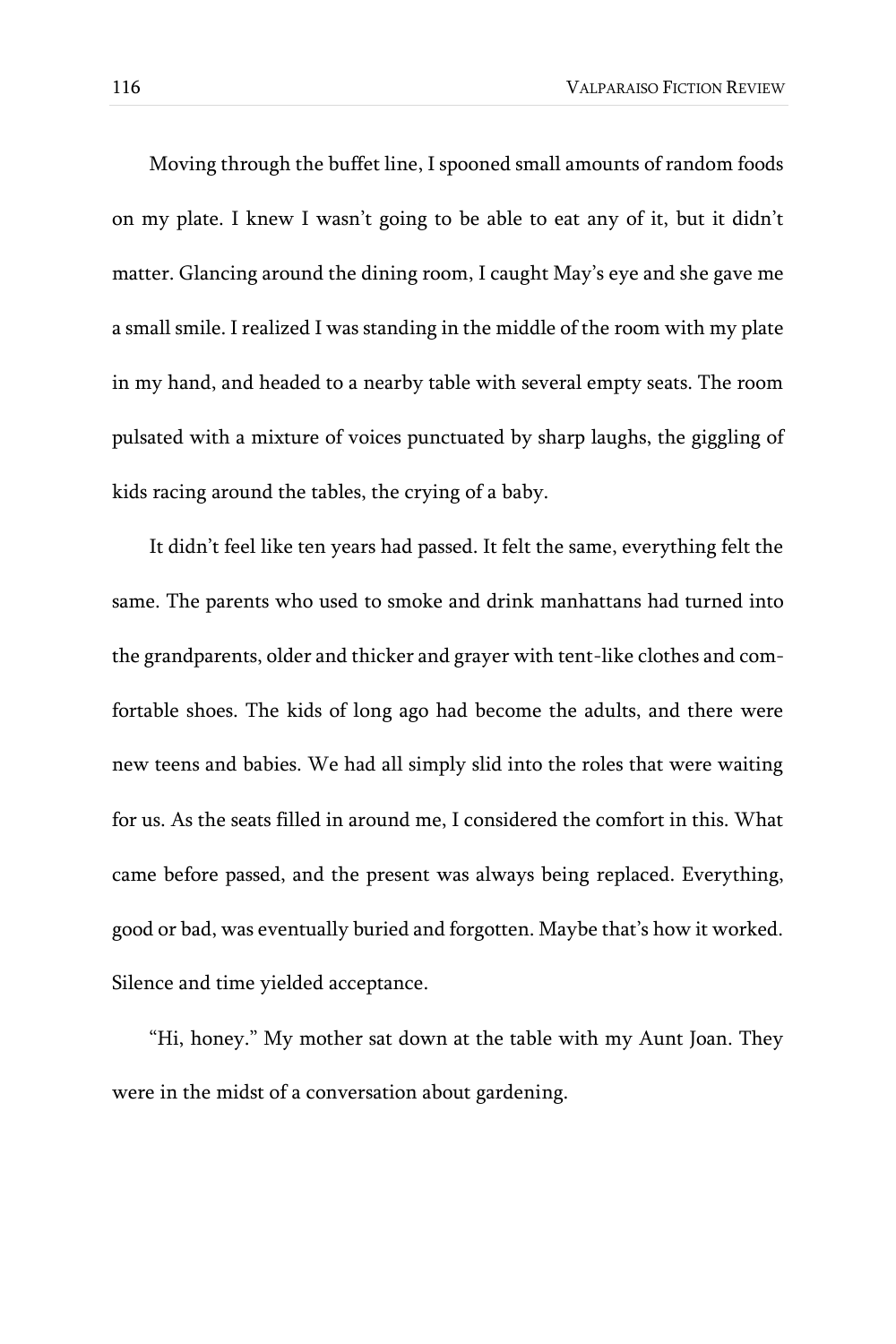I pushed the food around my plate, thinking about the fact that I hadn't eaten all day, and was feeling the effects of the drinks I'd had. But maybe I didn't need to eat. Maybe the lump in my throat—which felt as if it had been growing all day—was all that I needed. Maybe I didn't need anything at all.

"So, Cecelia," my Aunt Joan asked, "how are you?"

I looked at her for a moment. She'd always been my favorite aunt. Her son and daughter were older, but I remember her joking and laughing with all the kids, egging us on when we were jumping off the dock, and buying us sundaes in Chatham.

"I'm not sure." I was surprised by the words, but realized as soon as they came out that it was true.

Joan looked at me carefully. "Are you happy; do you like your life?"

Out of the corner of my eye I could see my mother smiling, about to speak.

"Honestly? Not really." My eyes stayed locked on Joan's face.

She didn't look away, or laugh, or dismiss what I'd said. She only continued to look at me, then nodded.

I inhaled deeply and swallowed. "I'm not sure I really like my job, or even living in the city."

Joan reached out and rubbed my arm.